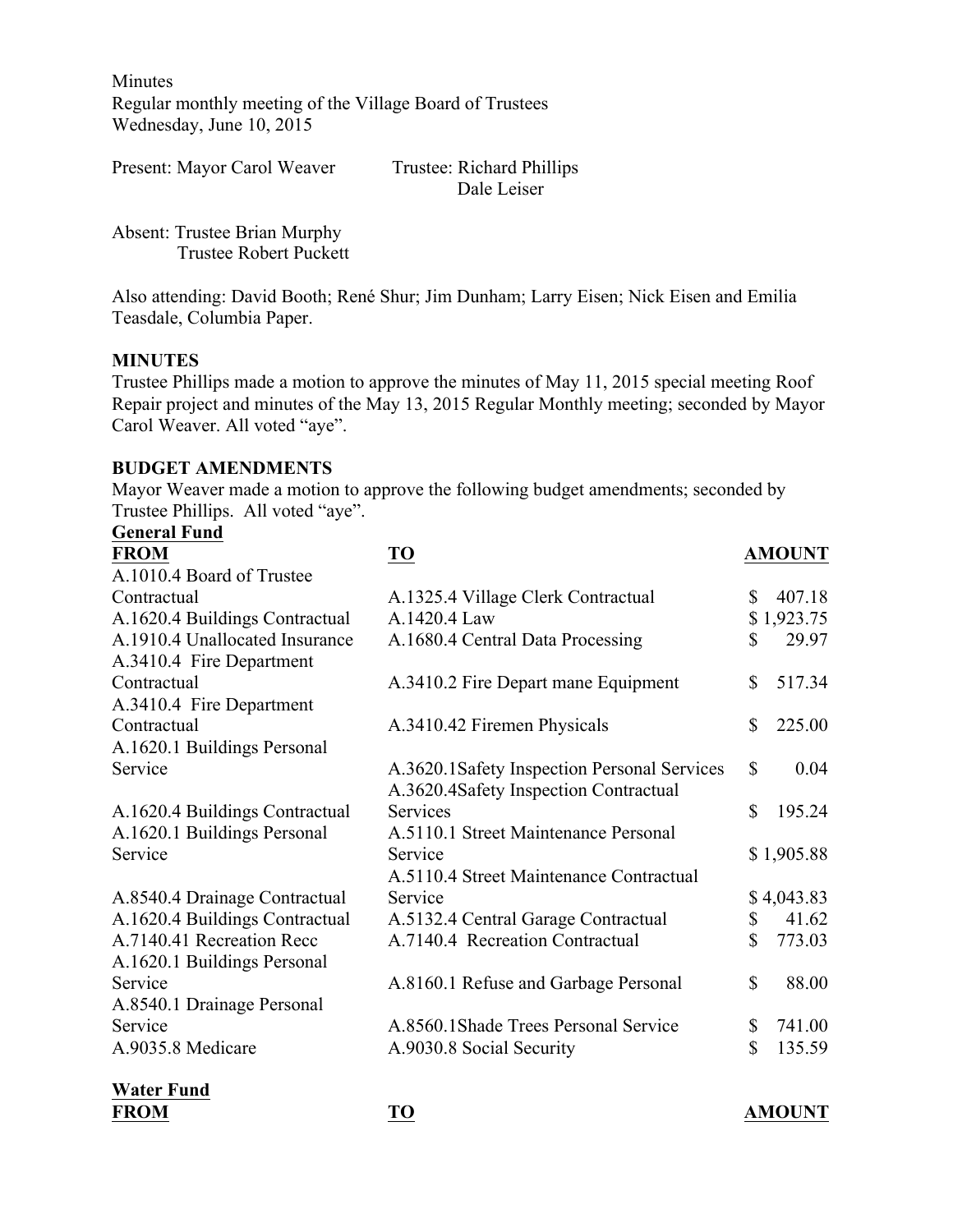| F.8310.4 Water Admin  |                                        |               |
|-----------------------|----------------------------------------|---------------|
| Contractual           | F.8310.1 Water Administration Personal | 210.84        |
| F.8310.4 Water Admin  |                                        |               |
| Contractual           | F.8320.4 Source & Pumping Contractual  | 697.33<br>\$. |
| F.8310.4 Water Admin  |                                        |               |
| Contractual           | F.8330.1 Purification Personal         | 320.00        |
| F.8310.4 Water Admin  | F.8340.1 Transmission and Distribution |               |
| Contractual           | Personal                               | 143.50<br>S   |
| F.8310.4 Water Admin  | F.8340.4 Transmission and Distribution |               |
| Contractual           | Contractual                            | \$1,838.16    |
|                       | F.8340.4 Transmission and Distribution |               |
| F.8340.41 Engineering | Contractual                            | \$1,783.88    |
| F.8340.41 Engineering | F.9030.8 Social Security               | 41.81<br>S    |
| F.8340.41 Engineering | F.9035.8 Medicare                      | \$<br>61.74   |
|                       |                                        |               |

Trustee Leiser made a motion to approve the May 31 year end abstract in the amount of \$35,766.67 and the June 10, 2015 abstract in the amount of \$1,330.60; seconded by Mayor Weaver. All voted "aye".

# **TREASURER'S REPORT**

Mayor Weaver made a motion to approve the year end treasurer's report; seconded by Trustee Leiser. All voted "aye".

# **FIRE DEPARTMENT**

The monthly fire report and officer meeting minutes were received.

Larry reported five calls one drill and two details. One call was the DPW garage fire that was at a complete loss and another fire was a brush fire caused by the resident. The Forest Ranger and Fire Chief, Larry Eisen accepted a donation of \$300 in lieu of fines issued.

Larry would like to thank the village board for the budget that allowed them to purchase a new saw and AED equipment.

Mayor Weaver wanted to thank the Fire Departments from Kinderhook, Valatie, Niverville, Chatham and Claverack for their assistance in the DPW garage fire including the Valatie Rescue Squad, NYS Police and the Columbia County Sheriff's Office for their assistance.

Fire truck reserve fund -Trustee Phillips made a motion to transfer the budgeted \$20,000 in the village's 2014 /2015 budget to the fire truck reserve fund; seconded by Mayor Weaver. All voted "aye".

# **DPW**

Water line at Kinderhook Creek- the village was notified that approximately 15 feet of the water line on the east side of the embankment going across the Kinderhook Creek is exposed. Mayor Weaver noted if the village was to lose that water line, the village would be without water. Due to the emergency nature of the water line, Mayor Weaver called Ray Jurkowski, Engineer, from Morris Associates to inspect the water line.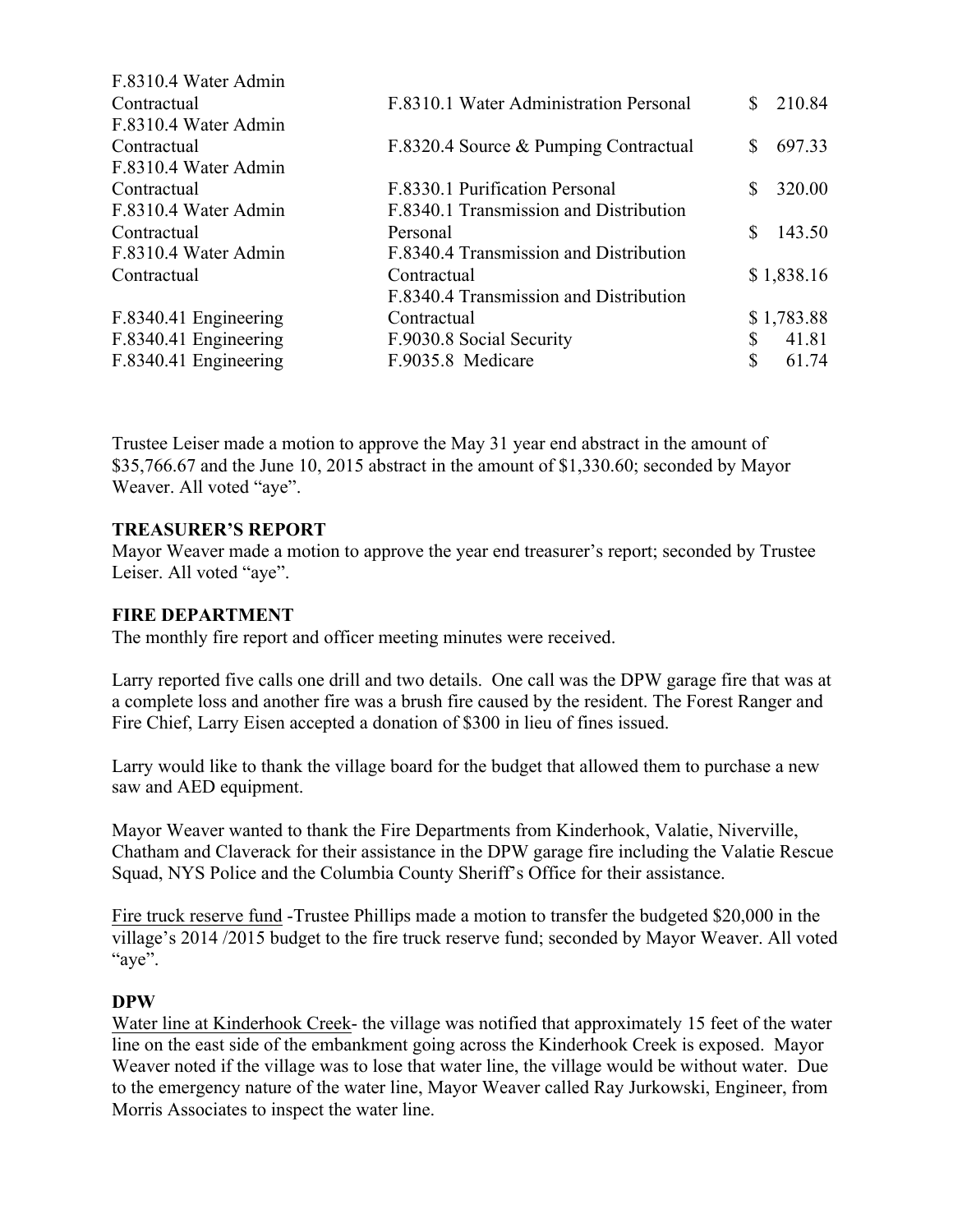Trustee Leiser stated the water line became exposed due to years of scouring under the pipe. At this time the water level is very low exposing the water line. Morris Associates is recommending to rip rap the water line; lay item 4 around the pipe and place boulders on top to secure the pipe. This will give the village 15 to 20 years of protection. The best solution is to bore under the Creek starting on the Bean property but due to cost, they are recommending the stabilizing and protecting the pipe at this time. The village can establish a reserve fund to complete the boring in the future.

Morris Associates submitted the proposed actions to DEC and was given approval. They are waiting on comments to proceed. Quotes for the work to be performed will be undertaken at that time.

Dry well-a new dry well was installed at Van Buren Dr. Skid boxing along William Street and Sunset Ave was completed.

Dave reported that due to the good will of our neighboring municipalities, the village DPW has been able to keep up with the day-to-day tasks. He would like to thank Kinderhook Reformed Church for donating a zero turn mower, Columbia County for donating a truck for village use as well as a dumpster and a locked container. He is currently dealing with inventory and has an extensive equipment list to go through. He believes all the water meters that were in the office were not harmed by the fire but he will inspect them when installed. Mayor Weaver requested Dave to inspect the meters after a short period of time to make sure they are working properly.

Paving of Berkshire Drive-Dave will forward the village board the quotes for the paving of Berkshire Drive. He feels the village needs to make a decision so we can be placed on their summer work schedule.

Mayor Weaver would like Dave to take advantage of the offers from the neighboring municipalities until we are able to purchase our own equipment.

Increase DPW credit card limit-Mayor Weaver made a motion to increase the limit to \$3,000 on to DPW credit card; seconded by Trustee Phillips. All voted "aye".

Mayor Weaver thanked Dave as she knows how hectic it has been since the fire.

#### **CODE ENFORCEMENT OFFICER**

The CEO/ZEO's monthly report was received with 11 permits issued and \$1,340.75 of fees collected.

Violations-3 Church St. was to be sold on Hudson court steps with a minimum bid of \$172,000. No bids were received Chase Bank still owns the property. Glenn will have to be very assertive with the bank to correct the violations.

Software-Glenn will encourage the County to take the lead agency on the software. He feels that the village does not need the software and it would be more beneficial for the County to secure the grant money for the software. Mayor Weaver feels the County should pay for the software and the annual fees. The village should not bear the burden to pay the yearly fees. Glenn met with the software representative to encourage him to discuss with the County that they should be the lead agency. Glenn feels there is better software to be used.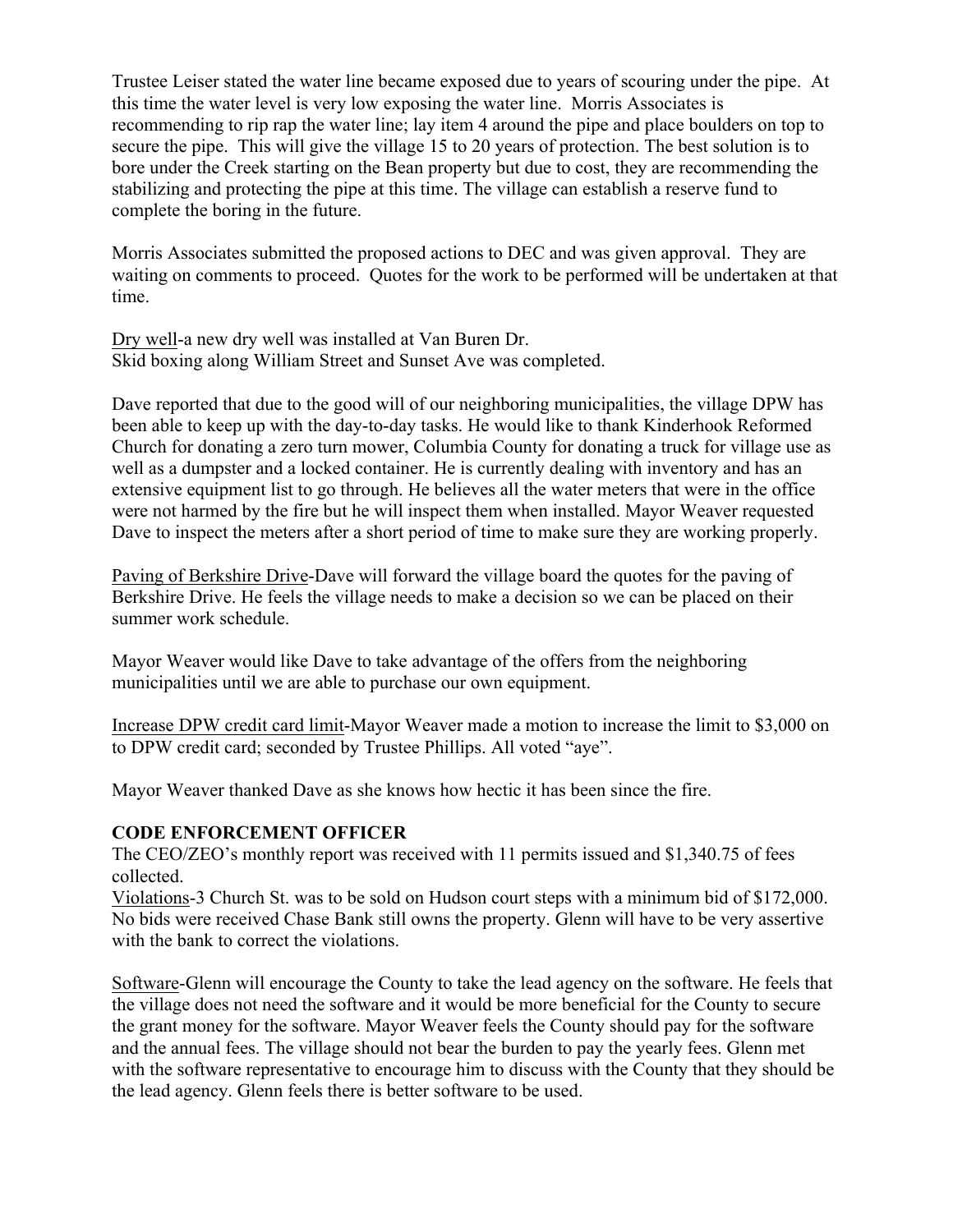# **ZONING BOARD**

No meeting was held and a vacancy still exists on the board.

## **PLANNING BOARD**

Minutes of the April 2, 2015 and May 7, 2015 meetings were received.

A Public Hearing was set for June 19, 2015 to open a Tapas Restaurant on Hudson Street.

The board held an election of officers and David Flaherty was appointed chair.

Comprehensive Plan Update-Minutes of the April 2, 2015 and May 7, 2015 meetings were received.

### **HISTORIC PRESERVATION COMMISSION**

Minutes of the April 16, 2015 meeting was received.

### **ECONOMIC DEVELOPMENT DIRECTOR**

Lighting village parking lot-Renee is requesting funds for lighting of the village parking lot. The Board said that with the 2 emergencies - fire and water line - along with the roof project, there was no funds to do the lighting at this time. The village board would like to consider adding another light to the pole along Hudson street directed at the parking lot. Renee stated that there was \$2100.00 earmarked for this from the house tour that was done in conjunction with the Spring Home Day held in April. Renee requested time to raise funds for new lighting and inquired if the board had objections. The board does not have any objections.

Music village square-Mayor Weaver made a motion to approve musicians to play in the village square from 5-7 pm on Tuesday evenings; seconded by Trustee Leiser. All voted "aye".

#### **VILLAGE HALL**

Roof Repair Project-A representative from Mid-State Industries came to the village hall to conduct an inspection. Glenn had to send him away stating the village does not have a signed contract with the company. Carl, the owner of Mid-State industries, will sign the contract and mail it to the village for the Mayor's signature. A new date was scheduled for Friday, June 12, 2015. Glenn will request a building permit be submitted by Mid-State Industries.

#### **WASTEWATER COLLECTION PROJECT**

A list of items compiled by Mayor Weaver and Jim Dunham will be sent to Clark Engineering to forward to Casale Construction that will need to be addressed per their contract. (The High box at the Firehouse, paving of the parking lot next to the post office, and planting of grass seed in several locations) The village is holding \$7,000 for the high box at the firehouse. Jim would like to leave the high box and use the \$7,000 towards the repaving of the parking lot. Vegetation can be planted around the box for esthetics purposes.

The village insurance agent has requested a list of all pumps or equipment installed for the sewer project to include in the village's insurance policy.

#### **SIDEWALK LINK PROJECT**

Jim has received the paperwork to close out the project. Mayor Weaver offered to help him.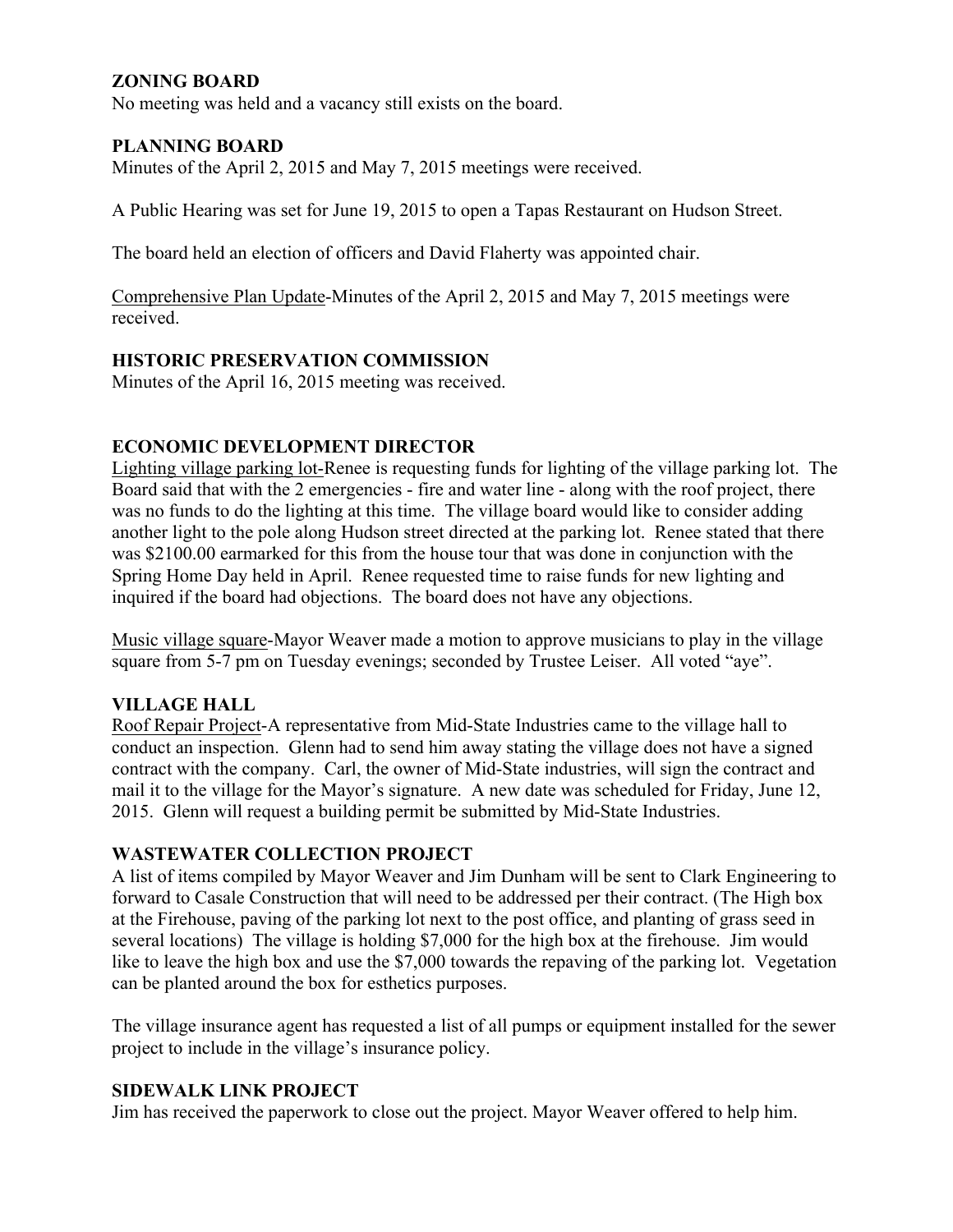# **APPLICATIONS**

Mayor Weaver made a motion to approve the following applications pending any insurance certificated required; seconded by Trustee Phillips all voted "aye".

a. KBPA is requesting to shut down Hudson Street from 11:30 to 12:30 for the July 4 Parade.

B. Citizens Climate Lobby would like to sit at the intersection of Broad Street and Hudson Street on June 6 and August 8 from 8:30 AM to 12: pm.30

C. the Niverville Cub Scout pack is requesting the pavilion on June 7 from 4-6 PM D. St. Paul's church is requesting as sign in the village square from June 11 to June 20 to advertise their Strawberry Festival.

Mayor Weaver noted that the Citizen climate did not have the application in time for their request of June 6th. They will only approve the August 8th application.

# **PEDDLER'S PERMIT**

Aisha Bourke is requesting a peddler's permit to sell educational resources. Mayor Weaver will table the permit until the proper insurance is received and a letter from her employer

# **REPEAL LL #4 of 2015**

Mayor Weaver made a motion to repeal the Local Law #4 of 2015 to override the tax levy limit for the fiscal year 2015-2016; seconded by Trustee Phillips all voted "aye".

# **LOCAL GOVERNMENT EFFICIENCY PLAN**

Mayor Weaver made a motion to authorize the village of Kinderhook to participate in the local government efficiency plan; seconded by Trustee Phillips. All voted "aye".

**WHEREAS** the State of New York has required each local government unit to file a Government Efficiency Plan with the New York State Division of Budget (DOB) and

**WHEREAS** the county is looking to be the lead governmental unit for filing the Plan, now, therefore be it

**RESOLVED** that the Village of Kinderhook hereby agrees to work with the County and submit ideas for the plan which will save at least 1% of the 2014 combined tax levy amount of all participants, and be it further

**RESOLVED** that the Village of Kinderhook agrees to make its best effort to implement the Plan beginning in 2017 to 2019, and be it further

**RESOLVED** that the Village Board authorize their Chief Financial Officer to certify the Government Efficiency Plan.

# **DISABILITY EXEMPTION**

Mayor Weaver made a motion to continue the Disability Exemption in the village's 2015- 2016 tax roll; seconded by Trustee Phillips. All voted "aye".

# **RECREATION COMMISSION**

The commission conducted the interviews and hired the staff for the summer program. A movie night is scheduled for Friday, August 14 with a rain date of Saturday, August  $15<sup>th</sup>$ .